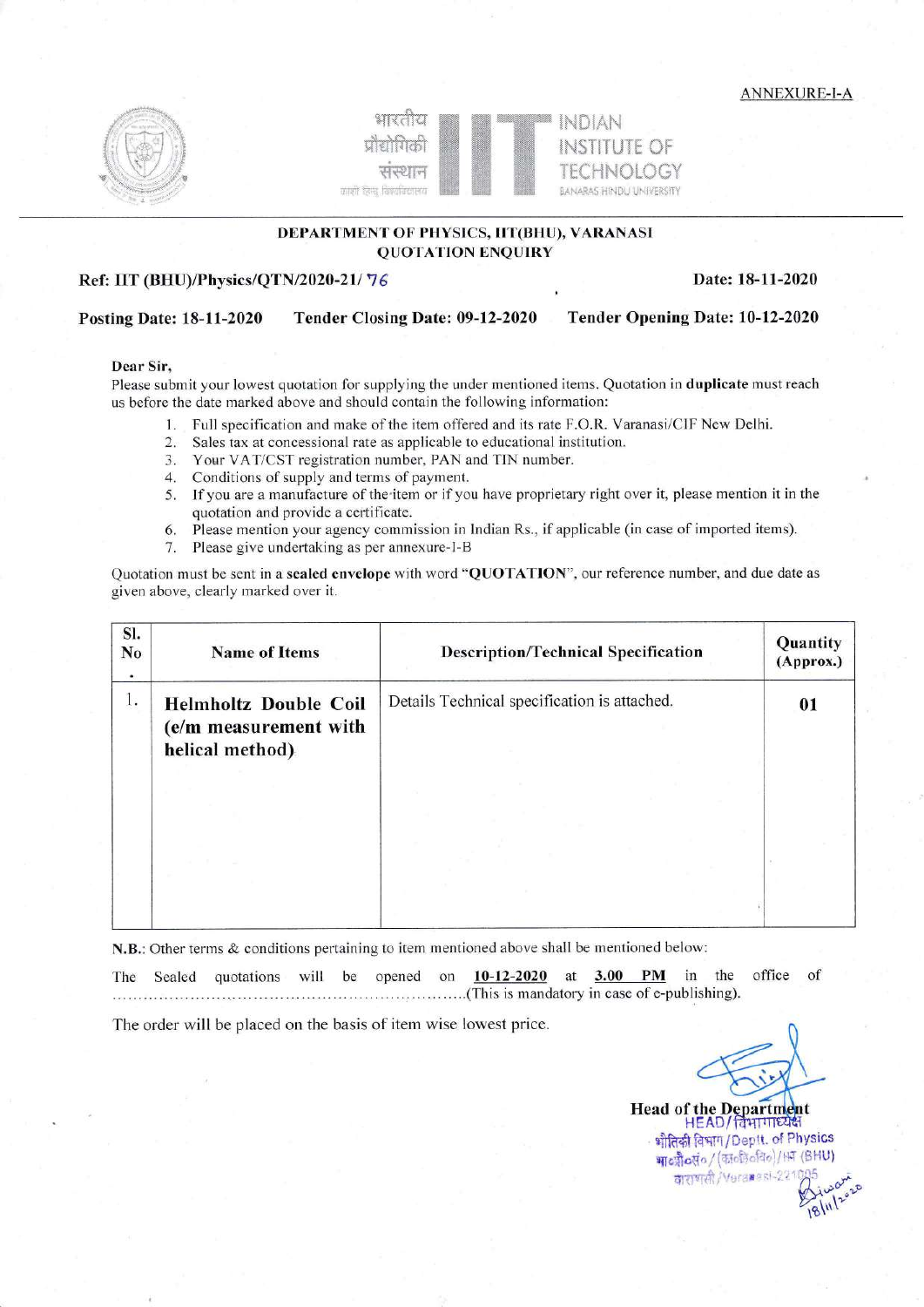# **Technical Specification**

## Helmholtz Double Coil (e/m measurement with helical method)

- 1. Cathode ray tube (6-8 cm diameter) with aluminium support.
- 2. Solenoid with dimension to fit inside the cathode ray tube.
- 3. Power supply (DC supply voltage with steps in range 0 60 Volts with at least 1.5 Amp current output.
- 4. A C power supply.
- 5. Patch cords.

Associate Professor Department of Physics Indian Institute of Technology (Banaras Hindu Universiti Varanasi-221005

HEAD/ विभागाध्यक्ष<br>भौतिकी विभाग/Deptt. of Physics<br>भाव्यौवरांव/ (श्वावीहैवविव)/IIT (BHU) याराणसी/Varamasi-22108 18/11/2020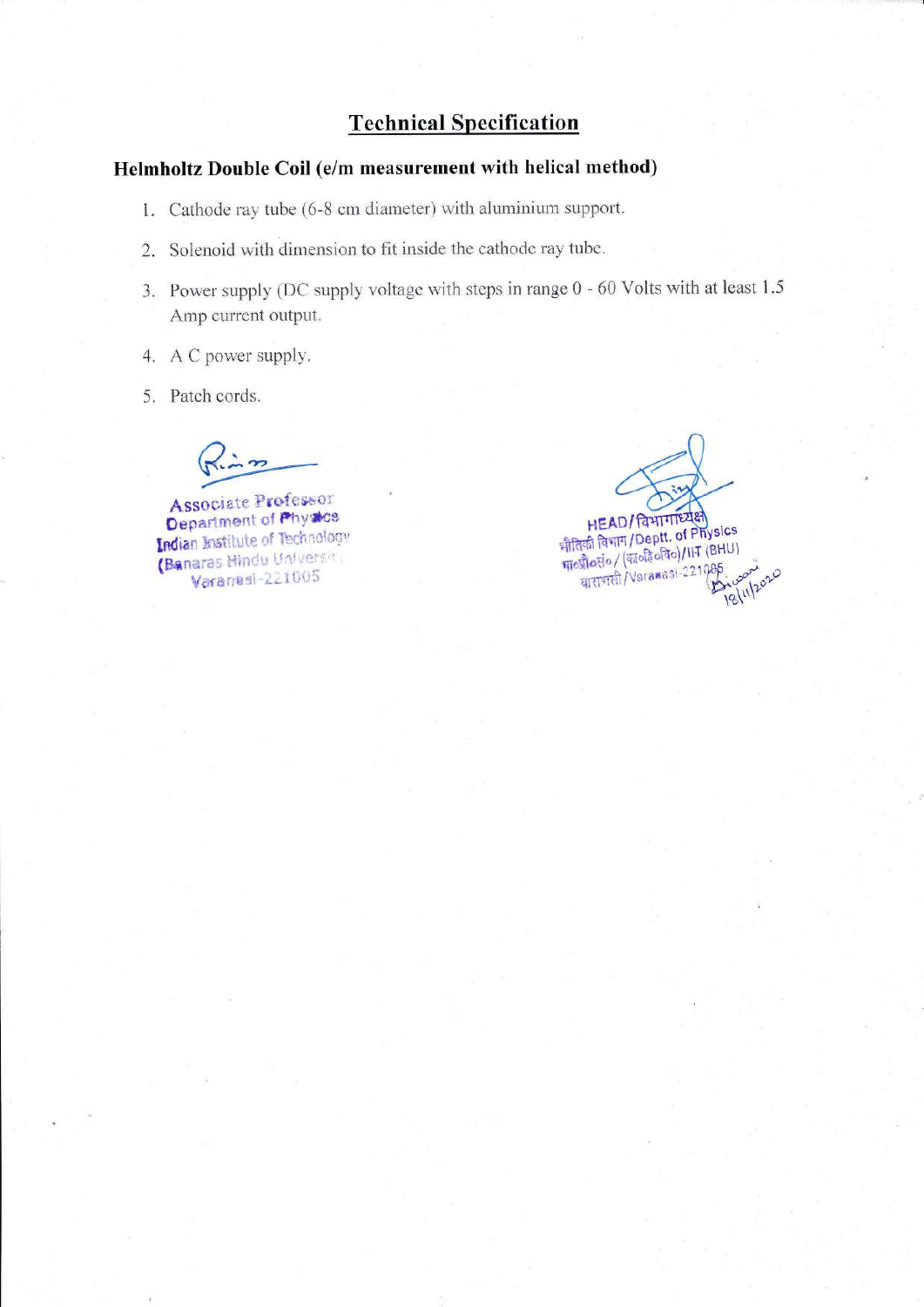ANNEXURE-I-B

## INDIAN INSTITUTE OF TECHNOLOGY (BHU) VARANASI

### TO BE RETURNED

Following proforma should be filled in and duly signed by the firm and sent alongwith the quotation. (Please refer to the detailed instructions/notes before filling this proforma).

| 1.<br>2.                                                                                             | Validity of the offer<br>Approximate Delivery Period<br>(a) Whether rates have been quoted F.O.R. site and |                                       |  |  |  |  |
|------------------------------------------------------------------------------------------------------|------------------------------------------------------------------------------------------------------------|---------------------------------------|--|--|--|--|
| 3.                                                                                                   | covers packing forwarding and insurance charges.                                                           | YES / NO                              |  |  |  |  |
|                                                                                                      | (b) If not, please mention the same                                                                        |                                       |  |  |  |  |
|                                                                                                      |                                                                                                            |                                       |  |  |  |  |
|                                                                                                      | 4. "(a) Whether the prices are inclusive of Sales Tax and<br>other taxes.                                  | YES / NO                              |  |  |  |  |
|                                                                                                      | (b) If not, kindly specify the amount / rate                                                               |                                       |  |  |  |  |
|                                                                                                      |                                                                                                            |                                       |  |  |  |  |
| 5.                                                                                                   | If the Sales Tax is charged extra, declaration for<br>charging Sales Tax correctly attached.               | YES / NO                              |  |  |  |  |
| 6.                                                                                                   | (a) Whether supply will be made directly or through<br>any Local / Regional / Authorized Dealer / Stockist | : Directly/Stockist/Authorized Dealer |  |  |  |  |
|                                                                                                      | (b) If through a Stockist / Dealer: -                                                                      |                                       |  |  |  |  |
|                                                                                                      | (i) Name and full address of the Party                                                                     |                                       |  |  |  |  |
|                                                                                                      |                                                                                                            |                                       |  |  |  |  |
|                                                                                                      | (ii) Whether the order to be placed with the                                                               | Principal / Stockist / Dealer         |  |  |  |  |
|                                                                                                      | (iii) Who will raise the bill                                                                              | Principal / Stockist / Dealer         |  |  |  |  |
|                                                                                                      | (iv) Cheques will be drawn in favour of                                                                    | Principal / Stockist / Dealer         |  |  |  |  |
|                                                                                                      | (v) Whether any Delivery, Packing and Forwarding                                                           | YES / NO                              |  |  |  |  |
| Charges will be payable to local Stockist/Dealer: (Please specify the amount/percentage etc, if any) |                                                                                                            |                                       |  |  |  |  |
|                                                                                                      | Our terms of payment (Please indicate your preference by a $(\checkmark)$ mark). Please note that no       |                                       |  |  |  |  |

other payment terms are likely to be accepted.

(a) For Local Firms or if the bills are raised by the Local Dealers.

(i) 100% Payment on bill basis

OR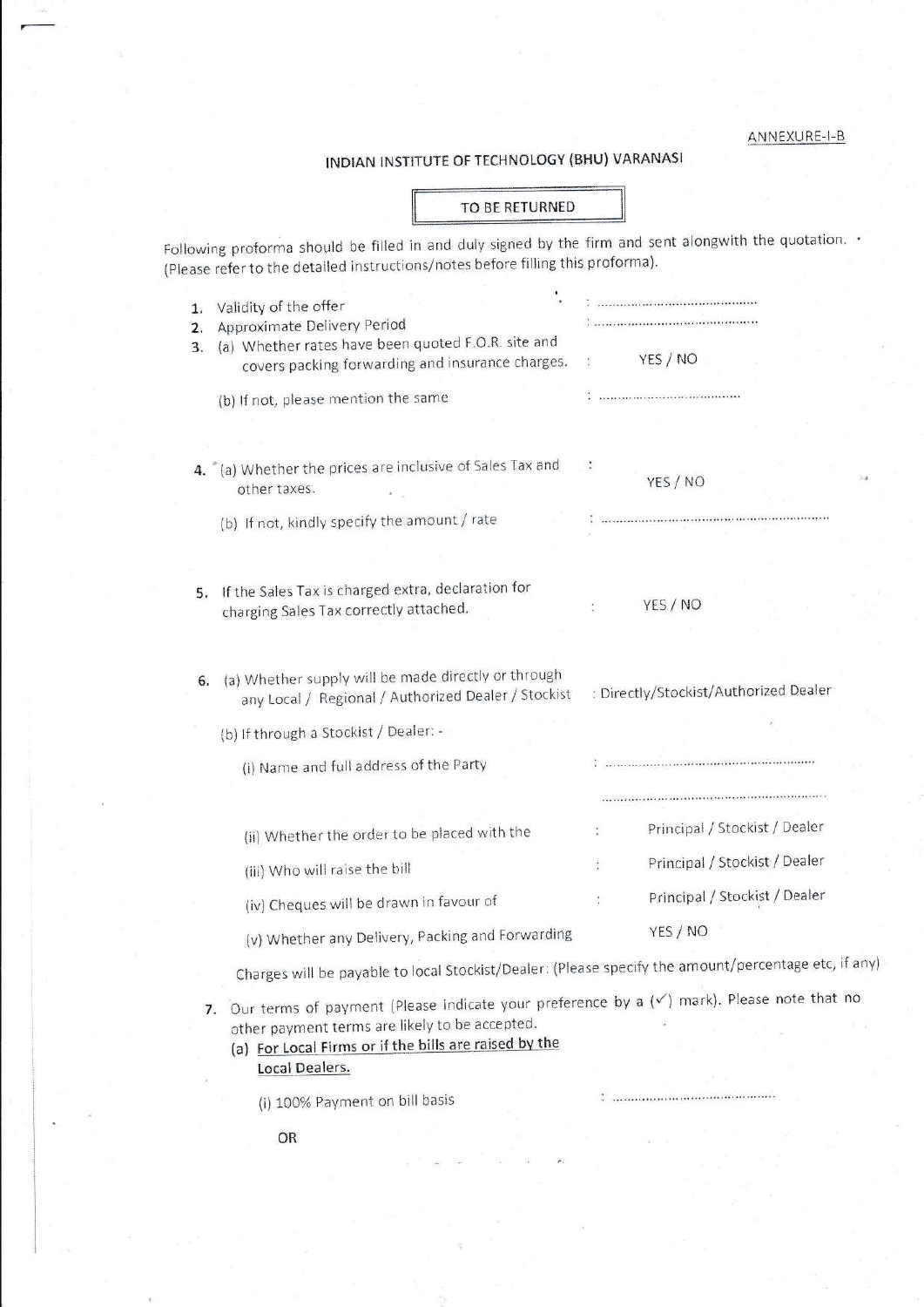|    | receipt of materials in good condition, installation<br>and satisfactory report.<br>(Only under exceptional cases)                                                                                                            |                |                                                                                                                   |
|----|-------------------------------------------------------------------------------------------------------------------------------------------------------------------------------------------------------------------------------|----------------|-------------------------------------------------------------------------------------------------------------------|
|    | (b) If the bills are raised by outstation Firms                                                                                                                                                                               |                |                                                                                                                   |
|    | (i) 100% Payment on bill basis<br>OR                                                                                                                                                                                          |                | *********************************                                                                                 |
|    | (ii) 100% payment against Proforma Invoice after<br>receipt of materials in good condition, installation<br>and satisfactory report<br>OR                                                                                     |                |                                                                                                                   |
|    | (iii) D.G.S. & D. Terms of Payment for D.G.S. & D<br>Rate Contract items<br><b>OR</b>                                                                                                                                         |                | a<br>A consequencement to the contract of the consequence of the                                                  |
|    | (iv) 75% against Proforma Invoice (at site) or<br>documents through Bank and 25% after receipt<br>of materials in good condition, installation and<br>satisfactory report.                                                    |                |                                                                                                                   |
|    | OR<br>(v) 90% payment against Proforma Invoice (at site)<br>or documents through bank and 10% after receipt<br>of materials in good condition, installation and<br>satisfactory report (Only under special<br>Circumstances). |                |                                                                                                                   |
| 8. | Whether any Excise Duty is payable on the items.<br>If yes, indicate the amount / percentage.                                                                                                                                 |                | YES / NO                                                                                                          |
| 9. | Whether any installation charges are payable extra.<br>If yes, amount to be specified.                                                                                                                                        |                | YES / NO                                                                                                          |
|    | 10. Whether any discount for educational institution<br>offered on the printed price list of the manufacturer.                                                                                                                |                | YES / NO                                                                                                          |
|    | Please mention the amount / percentage.                                                                                                                                                                                       |                |                                                                                                                   |
|    | 11. Whether the product is on DGS &D/D.I. Rate contract.<br>If yes, please enclose a photocopy of the same.                                                                                                                   | $\ddot{\cdot}$ | YES / NO                                                                                                          |
|    | 12. Whether the product bears I.S.I. Mark.<br>If yes, please mention the I.S.I. License no.                                                                                                                                   |                | YES / NO                                                                                                          |
|    | 13. (a) Whether the firm is Sales Tax payer.<br>If yes, please mention the Sales Tax Numbers.                                                                                                                                 |                | YES / NO<br>$\ddot{\ddot{\tau}}$ . The construction of the mass construction of the construction of the $\dot{H}$ |
|    | (b) Whether the Local Dealer(s) is / are Sales Tax<br>payer(s)<br>14. Whether printed / authenticated price list of the Firm's                                                                                                |                | YES/NO<br>YES / NO                                                                                                |
|    | Products and Catalogue etc. enclosed.                                                                                                                                                                                         |                |                                                                                                                   |

Cianaturo of the Authoriced Official with Seal